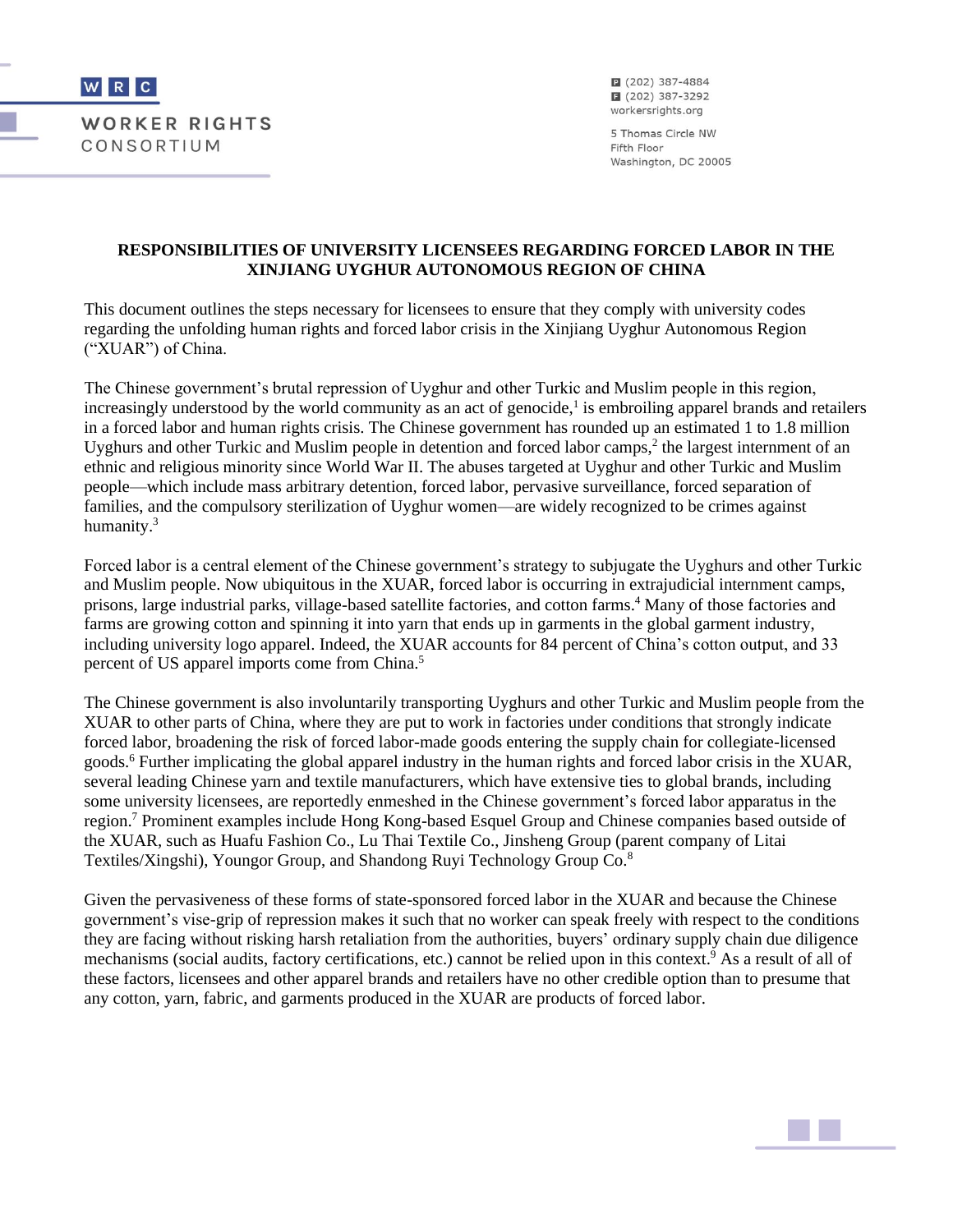University codes of conduct have, since their inception, prohibited the use of forced labor in university licensees' supply chains for the manufacture of collegiate-licensed goods, including not only the factories where these goods are assembled and finished but also all workplaces where the materials used in their manufacture are produced.<sup>10</sup> With respect to the current crisis in the XUAR, licensees must undertake the actions listed below in order to ensure that they are not violating these standards by contributing to or benefitting from the forced labor of Uyghur and other Turkic and Muslim people from the XUAR in their collegiate supply chains.

## **COMPLIANCE MEASURES FOR UNIVERSITY LICENSEES TO ADDRESS FORCED LABOR IN THE XUAR**

To avoid violations of university licensing standards concerning forced labor, all licensees must:

(1) Move swiftly to ensure that they are not using, in the production of university-licensed goods, any finished products, fabric, yarn, cotton, or other material from the XUAR.

*The WRC will ask licensees to demonstrate, via their supplier disclosure data (see (4) below), that their supply chains for collegiate goods are currently free from finished products from the XUAR, free from fabric, yarn, or other materials from the XUAR within six (6) months, and are free from cotton from the XUAR within 12 months.*

(2) Immediately end relationships, for the production of collegiate goods, with companies implicated in forced labor in the XUAR, specifically, those firms that have operations in that region and have accepted government subsidies and/or government-supplied labor at these operations, including such firms as: **Esquel Group, Huafu Fashion Co., Lu Thai Textile Co., Jinsheng Group, Youngor Group,**  and **Shandong Ruyi Technology Group Co**.

*These companies should not be utilized in licensees' supply chains for collegiate goods at any stage of the production process, from manufacturing of finished goods and cloth to provision of yarn or ginned or raw cotton.* 

(3) Immediately instruct their collegiate suppliers in China that are located outside of the XUAR to cease or refrain from using labor from the XUAR supplied via the Chinese government's forced labor transfer scheme.

*Again, labor from the XUAR that is supplied via the Chinese government should not be utilized in the production of collegiate goods at any tier of the supply chain, from manufacturing of finished goods and cloth to provision of yarn or ginned or raw cotton.* 

(4) Determine and disclose the identities of all entities located within China that are utilized in the production or procurement of materials or components for any collegiate licensed cotton garments, including facilities involved in dyeing, finishing, knitting, spinning, and weaving, as well as suppliers and processors of raw material.

*The WRC will be working with licensing agents to assist licensees with meeting the technical requirements of this disclosure measure, in order to enable licensees to demonstrate compliance with this measure and with measure (1) above within the requested timeline.*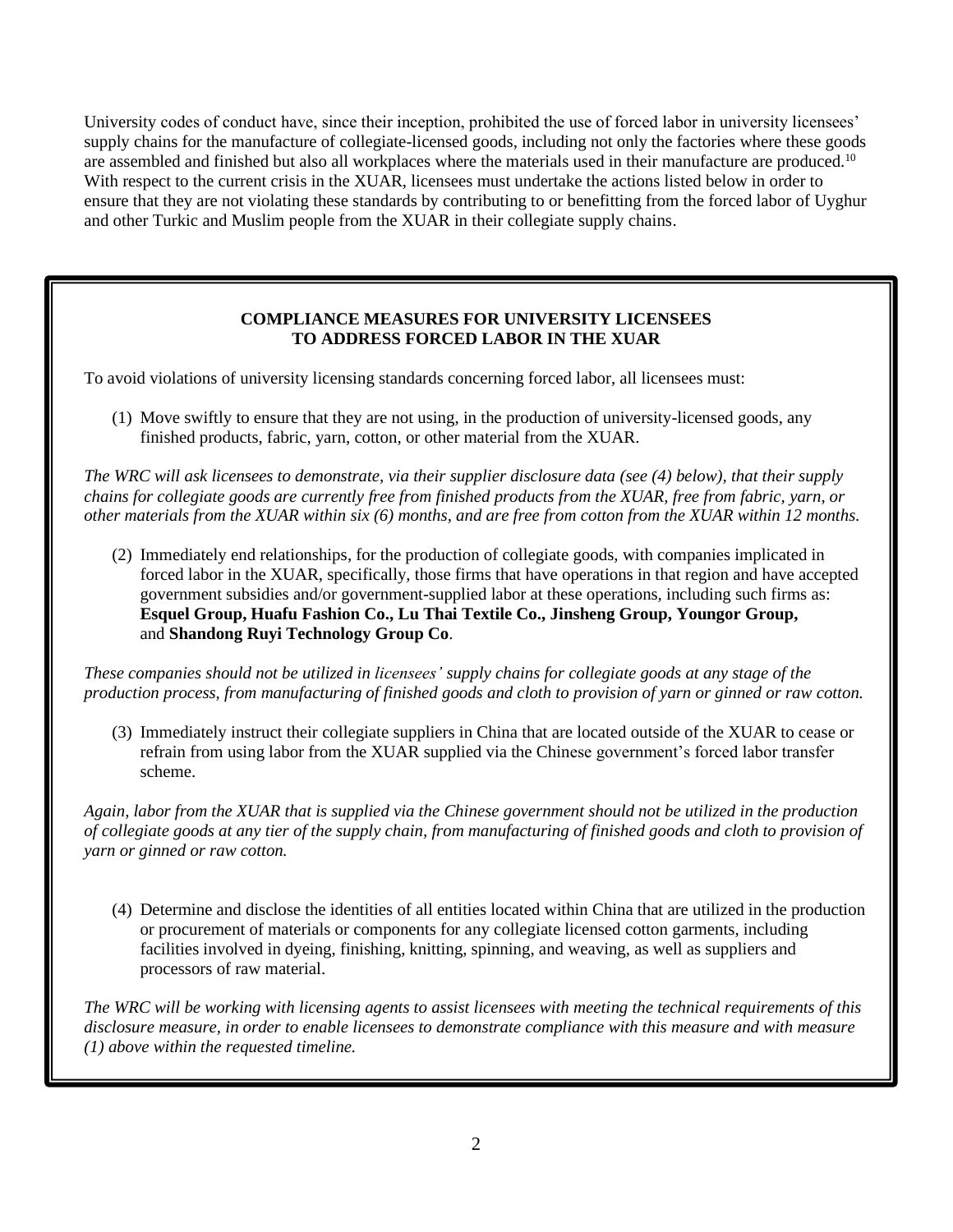# **FAQ:**

#### **1. Are these new requirements for licensees under university codes of conduct?**

No. University codes of conduct already prohibit use of forced labor and require disclosure of suppliers for production of collegiate goods, at all tiers of the supply chain. <sup>11</sup> The measures above are steps that are necessary *in order to comply with existing requirements* under university codes of conduct in light of the unprecedented situation that now exists in relation to forced labor in the XUAR.

## **2. What if these some of these steps will be harder for my company to implement than they will be for other licensees?**

The WRC recognizes that, for some licensees, implementing some of these steps may require first obtaining greater visibility into upstream sources of cotton and yarn. The six-month and 12-month timelines by which we are requesting licensees to implement these steps in relation to suppliers of fabric and yarn, and suppliers of cotton, respectively, recognize that different licensees are differently situated in this regard and that, while some licensees will be able to complete these steps in short order, for others a lengthier process will be involved.

## **3. What if my company does not do any direct sourcing and just purchases blank goods from vendors or distributors?**

Licensees that do not source directly from manufacturers (either through their own personnel or a buying agent) but, instead, purchase finished blank goods from third-party vendors or distributors, should obtain assurance from such vendors or distributors, with respect to the blank goods the licensee purchases for use in collegiate products, that they:

- Have taken measures  $(1)$ ,  $(2)$ , and  $(3)$ , as listed in the box above; and
- Will provide the licensee with the supplier disclosure data necessary for the licensee to comply with measure (4) in the box above.

# **Conclusion**

With respect to all of the compliance measures listed above, the need for meaningful and decisive action by university licensees is clear. The forced labor crisis in the XUAR implicates the global apparel industry in one of the worst cases of labor and human rights abuse in the world today. Compliance with the standards that universities have established for production of the goods that bear their names requires that licensees ensure that their supply chains for these products do not run through or are otherwise associated with the appalling abuses now being carried out in the XUAR.

Please advise us if your company has questions about or is not prepared to take the necessary compliance measures that are listed in the box above. Thanks in advance for your cooperation.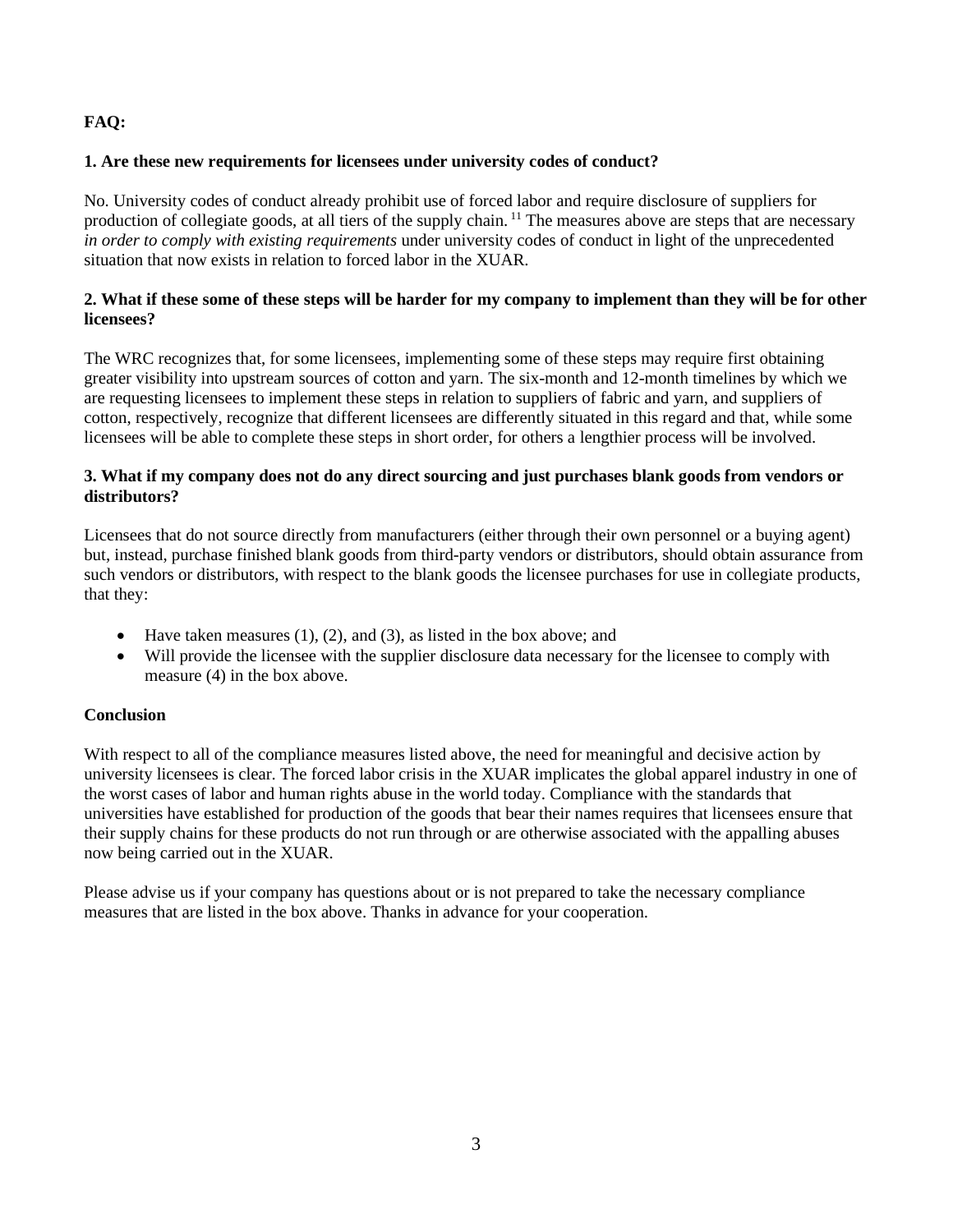#### **Notes**

1. "What's Happening in Xinjiang Is Genocide," *Washington Post*, July 6, 2020, [https://www.washingtonpost.com/opinions/global-opinions/whats-happening-in-xinjiang-is](https://www.washingtonpost.com/opinions/global-opinions/whats-happening-in-xinjiang-is-genocide/2020/07/06/cde3f9da-bfaa-11ea-9fdd-b7ac6b051dc8_story.html)[genocide/2020/07/06/cde3f9da-bfaa-11ea-9fdd-b7ac6b051dc8\\_story.html.](https://www.washingtonpost.com/opinions/global-opinions/whats-happening-in-xinjiang-is-genocide/2020/07/06/cde3f9da-bfaa-11ea-9fdd-b7ac6b051dc8_story.html)

2. Luke Adams, Steve Andrews, Scott Flipse, Megan Fluker, and Amy Reger, *Staff Research Report: Global Supply Chains, Forced Labor, and the Xinjiang Uyghur Autonomous Region*, Congressional-Executive Commission on China, March 2020, [https://www.cecc.gov/sites/chinacommission.house.gov/files/documents/](https://www.cecc.gov/sites/chinacommission.house.gov/files/documents/CECC%20Staff%20Report%20March%202020%20-%20Global%20Supply%20Chains%2C%20Forced%20Labor%2C%20and%20the%20Xinjiang%20Uyghur%20Autonomous%20Region.pdf) [CECC%20Staff%20Report%20March%202020%20%20Global%20Supply%20Chains%2C%20Forced%20Labor](https://www.cecc.gov/sites/chinacommission.house.gov/files/documents/CECC%20Staff%20Report%20March%202020%20-%20Global%20Supply%20Chains%2C%20Forced%20Labor%2C%20and%20the%20Xinjiang%20Uyghur%20Autonomous%20Region.pdf) [% 2C%20and%20the%20Xinjiang%20Uyghur%20Autonomous%20Region.pdf;](https://www.cecc.gov/sites/chinacommission.house.gov/files/documents/CECC%20Staff%20Report%20March%202020%20-%20Global%20Supply%20Chains%2C%20Forced%20Labor%2C%20and%20the%20Xinjiang%20Uyghur%20Autonomous%20Region.pdf) Adrian Zenz, "'Wash Brains, Cleanse Hearts': Evidence from Chinese Government Documents about the Nature and Extent of Xinjiang's Extrajudicial Internment Campaign," *Journal of Political Risk* 7, no. 11, November 2019, [https://www.jpolrisk.com/wash-brains-cleanse-hearts/;](https://www.jpolrisk.com/wash-brains-cleanse-hearts/) Fergus Ryan, Danielle Cave, and Nathan Ruser, "Mapping Xinjiang's 'Re-education' Camps," Australian Strategic Policy Institute, November 1, 2018, [https://www.aspi.org.au/report/mapping-xinjiangs-re-education-camps;](https://www.aspi.org.au/report/mapping-xinjiangs-re-education-camps) Human Rights Watch, *World Report 2019: Events of 2018: China*, 2019, [https://www.hrw.org/world-report/2019/country-chapters/china-and-tibet.](https://www.hrw.org/world-report/2019/country-chapters/china-and-tibet)

3. Bethany Allen-Ebrahimian, "Exposed: China's Operating Manuals for Mass Internment and Arrest by Algorithm," *International Consortium of Investigative Journalists*, November 24, 2019, [https://www.icij.org/investigations/ china-cables/exposed-chinas-operating-manuals-for-mass-internment-and](https://www.icij.org/investigations/%20china-cables/exposed-chinas-operating-manuals-for-mass-internment-and-arrest-by-algorithm/)[arrest-by-algorithm/;](https://www.icij.org/investigations/%20china-cables/exposed-chinas-operating-manuals-for-mass-internment-and-arrest-by-algorithm/) Human Rights Watch, *How Mass Surveillance Works in Xinjiang, China*, May 2, 2019, [https://www.hrw.org/video-photos/interactive/2019/05/02/china-how-mass-surveillance-works-xinjiang;](https://www.hrw.org/video-photos/interactive/2019/05/02/china-how-mass-surveillance-works-xinjiang) Austin Ramzy and Chris Buckley, "'Absolutely No Mercy': Leaked Files Expose How China Organized Mass Detentions of Muslims," *The New York Times*, November 16, 2019, [https://www.nytimes.com/interactive](https://www.nytimes.com/interactive/2019/11/16/world/asia/china-xinjiang-documents.html)  [/2019/11/16/world/%20asia/china-xinjiang-documents.html;](https://www.nytimes.com/interactive/2019/11/16/world/asia/china-xinjiang-documents.html) Human Rights Watch, *China: Xinjiang Children Separated from Families*, September 15, 2019[, https://www.hrw.org/news/2019/09/15/china-xinjiang-children](https://www.hrw.org/news/2019/09/15/china-xinjiang-children-separated-families)[separated-families;](https://www.hrw.org/news/2019/09/15/china-xinjiang-children-separated-families) "China Cuts Uighur Births with IUDs, Abortion, Sterilization," *Associated Press*, June 29, 2020, [https://apnews.com/269b3de1af34e17c1941a514f78d764c;](https://apnews.com/269b3de1af34e17c1941a514f78d764c) Naomi Kikoler, "Simon-Skjodt Center Director Delivers Remarks on China's Systematic Persecution of Uyghurs," United States Holocaust Memorial Museum, March 5, 2020, [https://www.ushmm.org/genocide-prevention/blog/simon-skjodt-center-director-delivers-remarks](https://www.ushmm.org/genocide-prevention/blog/simon-skjodt-center-director-delivers-remarks-on-chinas-systematic-persecut)[on-chinas-systematic-persecut.](https://www.ushmm.org/genocide-prevention/blog/simon-skjodt-center-director-delivers-remarks-on-chinas-systematic-persecut)

4. Adrian Zenz, "Beyond the Camps: Beijing's Long-Term Scheme of Coercive Labor, Poverty Alleviation and Social Control in Xinjiang," *Journal of Political Risk* 7, no. 12, December 2019, [https://www.jpolrisk.com](https://www.jpolrisk.com/beyond-the-camps-beijings-long-term-scheme-of-coercive-labor-poverty-alleviation-and-social-control-in-xinjiang/)  [/beyond-the-camps-beijings-long-term-scheme-of-coercive-labor-poverty-alleviation-and-social-control-in](https://www.jpolrisk.com/beyond-the-camps-beijings-long-term-scheme-of-coercive-labor-poverty-alleviation-and-social-control-in-xinjiang/)[xinjiang/;](https://www.jpolrisk.com/beyond-the-camps-beijings-long-term-scheme-of-coercive-labor-poverty-alleviation-and-social-control-in-xinjiang/) Amy K. Lehr and Mariefaye Bechrakis, *Connecting the Dots in Xinjiang: Forced Labor, Forced Assimilation, and Western Supply Chains*, Center for Strategic International Studies, October 2019, [https://csis](https://csis-website-prod.s3.amazonaws.com/s3fs-public/publication/Lehr_ConnectingDotsXinjiang_interior_v3_FULL_WEB.pdf)website-prod.s3.amazonaws.com/s3fs-public/publication/Lehr\_ConnectingDotsXinjiang\_interior\_v3\_FULL\_ [WEB.pdf;](https://csis-website-prod.s3.amazonaws.com/s3fs-public/publication/Lehr_ConnectingDotsXinjiang_interior_v3_FULL_WEB.pdf) Lianchao Han, David Wong, Amelia Dewell, and Anna Chen, *Cotton: The Fabric Full of Lies: A report on forced labor and prison labor in Xinjiang, China, and the nexus to global supply chains* (Washington, DC: Citizen Press, 2019).

5. US Department of State, US Department of the Treasury, US Department of Commerce, and US Department of Homeland Security, *Risks and Considerations for Businesses with Supply Chain Exposure to Entities Engaged in Forced Labor and other Human Rights Abuses in Xinjiang*, July 1, 2020, [https://www.state.gov/wp](https://www.state.gov/wp-content/uploads/2020/07/Xinjiang-Supply-Chain-Business-Advisory_FINAL_For-508-508.pdf)[content/uploads/2020/07/Xinjiang-Supply-Chain-Business-Advisory\\_FINAL\\_For-508-508.pdf;](https://www.state.gov/wp-content/uploads/2020/07/Xinjiang-Supply-Chain-Business-Advisory_FINAL_For-508-508.pdf) Sheng Lu, *China's Changing Role in the World Textile and Apparel Supply Chain*, November 2, 2018, [https://shenglufashion.com/2018 /11/02/chinas-changing-role-in-the-world-textile-and-apparel-supply-chain/.](https://shenglufashion.com/2018/11/02/chinas-changing-role-in-the-world-textile-and-apparel-supply-chain/)